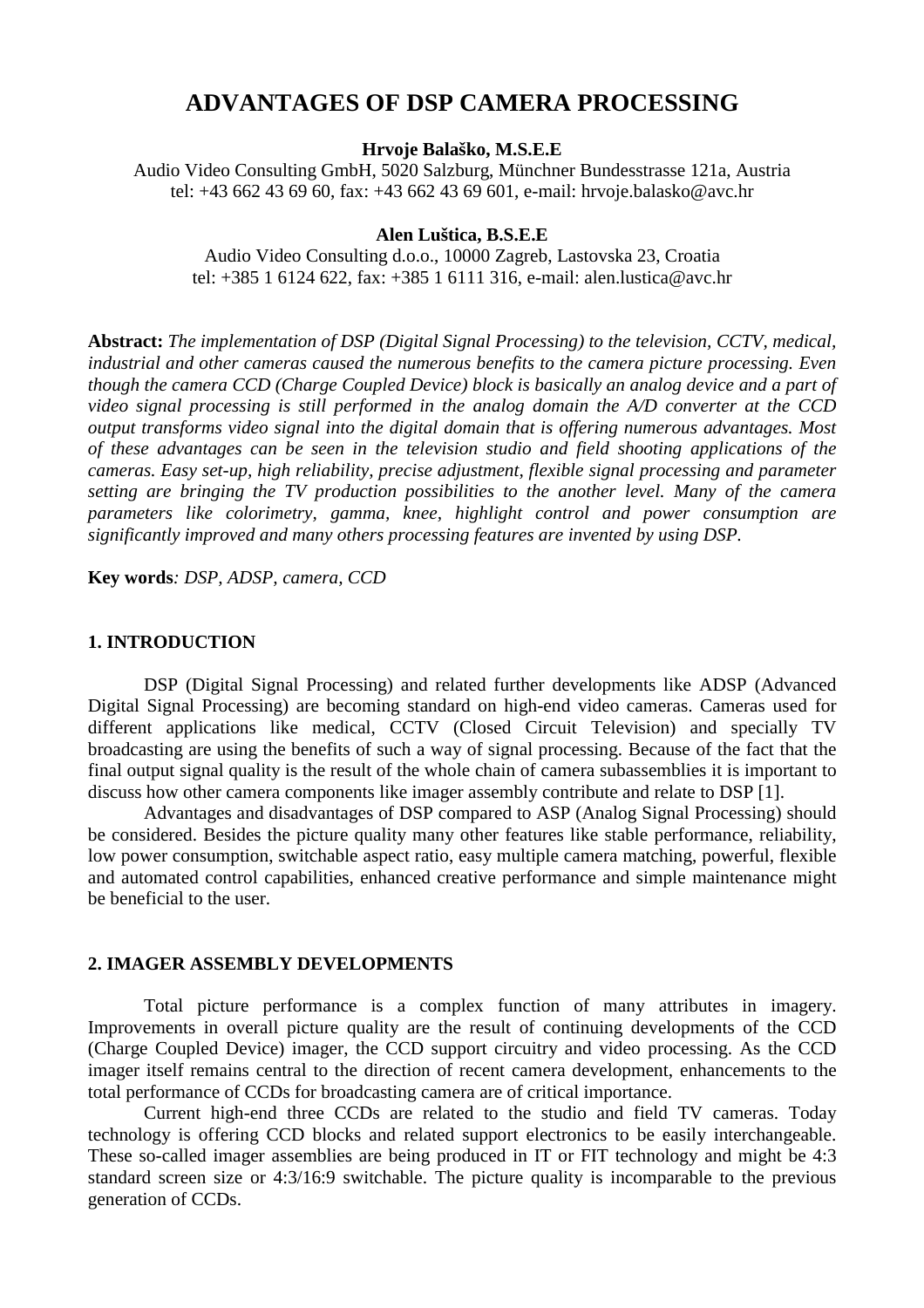Today CCD sensors used in broadcasting cameras have more than 1000 horizontal elements which for PAL represents more than 600.000 total picture elements. Such outstanding horizontal resolution is provided by using submicron manufacturing techniques (which archive a precise pixel spatial offset between the G and R/B imagers) and optimised optical pre-filter.

The horizontal resolution is more than 900 lines with a high depth of modulation and minimum aliasing.

The smear level, despite large number of picture elements, is very low. With the inherent level of picture quality provided by such an imager, the precise picture adjustment capability of the cameras using digital signal processing becomes even more important.

There is a great importance of matching that front-end camera device and further digital signal processing existing. When developing a CCD for digital cameras, the relationships between CCD drive clock frequency, digital signal processing sampling rate and digital VTR sampling rate have to be considered. Simple relationships between these three parameters result in easy signal conversion from CCD output to digital video signal, in turn reducing the complexity of the digital LSIs and reducing camera power consumption. For example, if 18 MHz is being chosen as a CCD clock frequency it has a direct relationship to 18 and 36 MHz sampling rates in camera digital signal processing and 4/3 relationship to the 13.5 MHz sampling rate of widely used Digital Betacam and Betacam SX VTR formats.

By such a high clocking rate, in combination with precision CCD spatial offset and the design of the optical low-pass pre-filter, aliasing is reduced to very low level.

The today's high packing density of CCD elements achieves an excellent depth of modulation performance of 80% at 5 MHz which is almost twice than the Plumbicon™ tube of the same size. The following Figure 1 compares the depth of modulation characteristics of current highgrade CCD sensors (like SONY Power HAD) to previous generation of tube sensors.



**Figure 1.** Depth of modulation comparison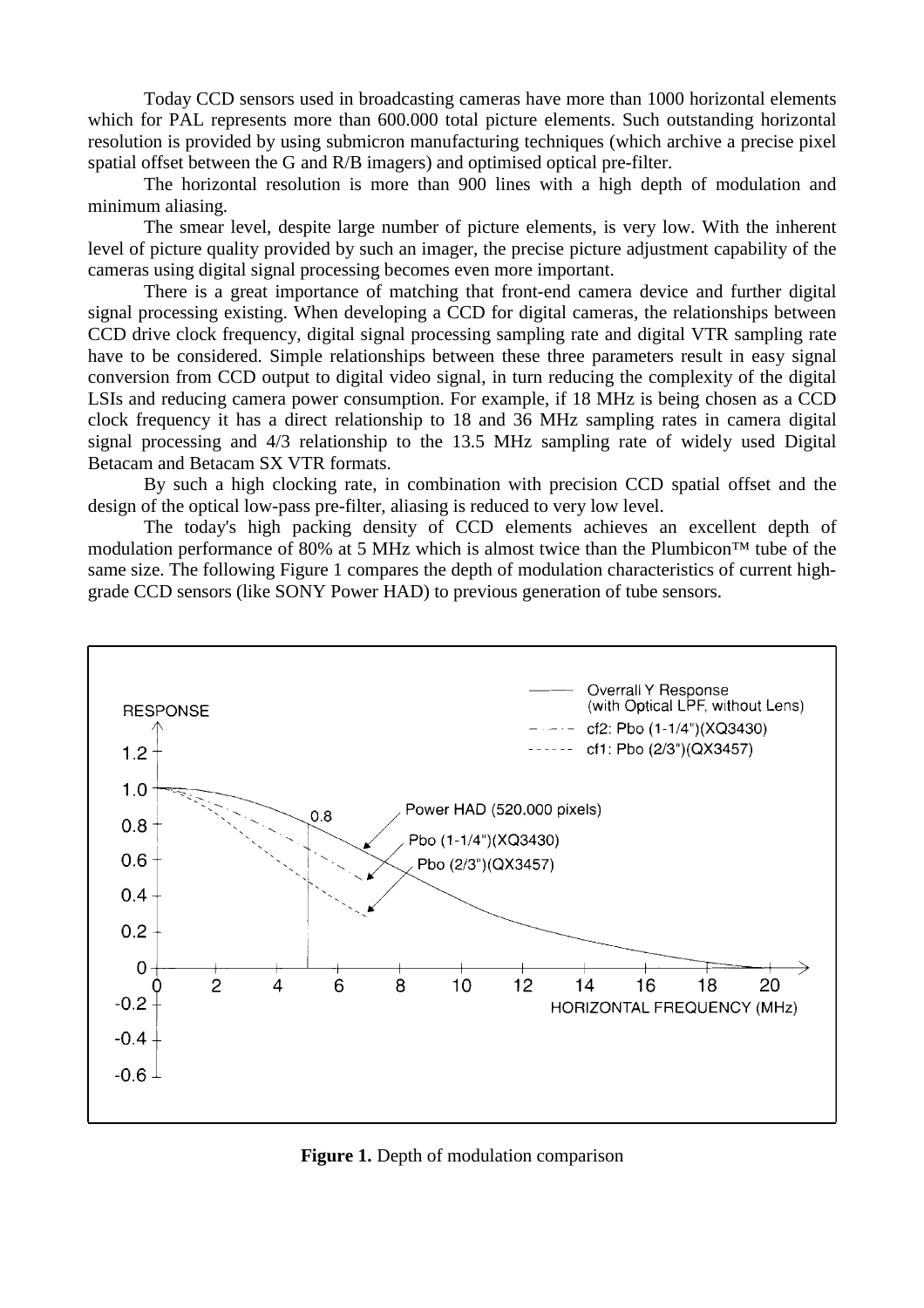The sensitivity of the CCD imager is further enhanced by using different technologies like OCL (on-chip microlens). Such a layer effectively concentrates the incident light on the photo sensor area achieving the double sensitivity compared to the CCD imager without such a microlens over each pixel (up to F10.0 at 2000 lx can be reached). The following Figure 2 shows how the OCL enhances sensitivity.



**Figure 2.** On-chip lens structure

Those microlens effectively concentrate the incoming light on the photo sensor elements so that leakage of light is greatly reduced. The direct result of this is very low smear level. It is further improved by using masking techniques above the sensor area. With the FIT sensors the smear level of -145 dB is achievable. That means smear is improved to the level of not being visible. The masking technique is shown on the following Figure 3.



**Figure 3.** Masking on Power HAD imager

By the new developments of CCDs the dark current noise is reduced by 90% compared to the previous generation of the imagers. This gives a corresponding reduction of the fixed pattern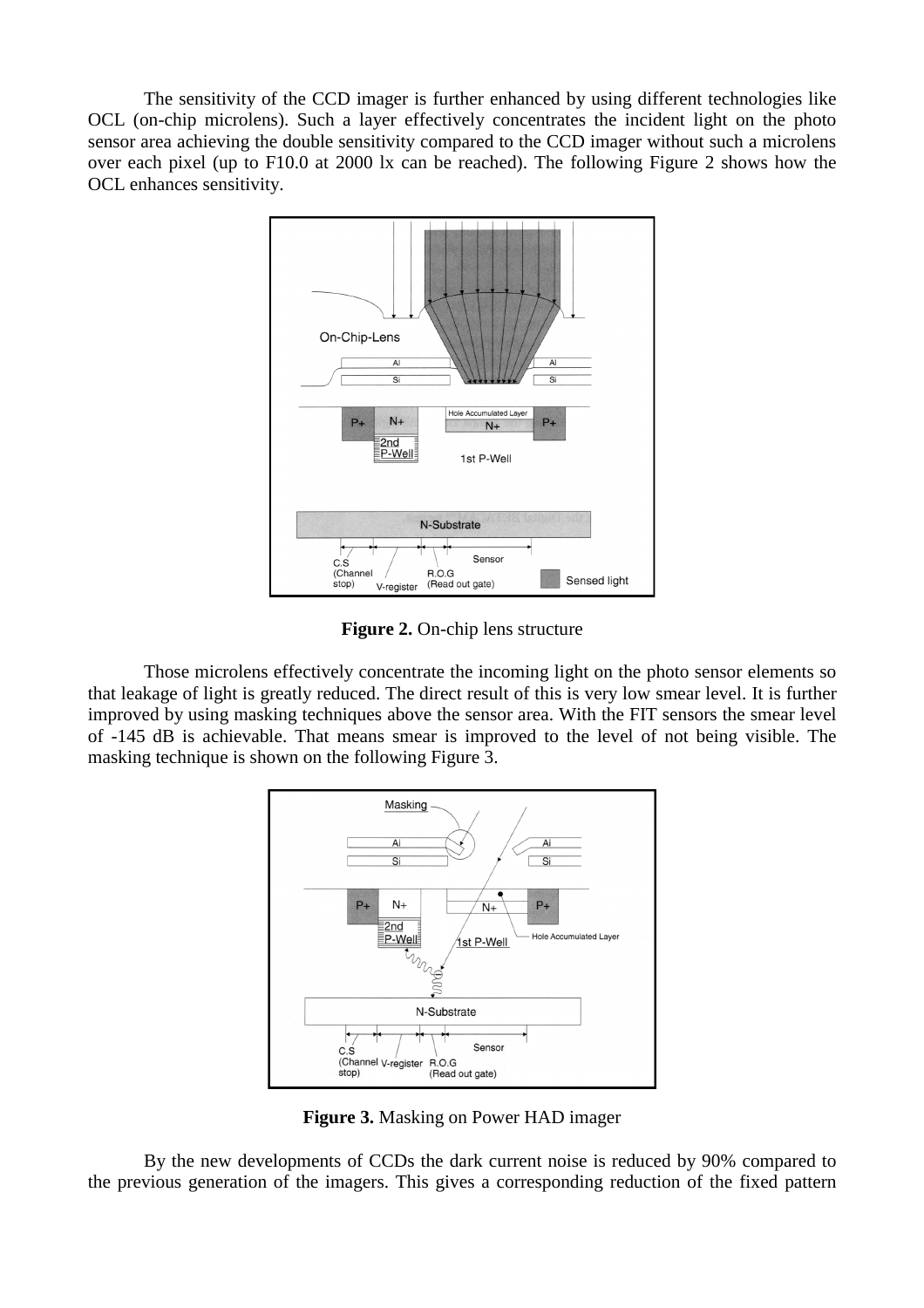noise, maintaining low noise characteristics in all imaging situations. In combination with an advanced CCD support system the excellent 63 dB signal to noise ratio (for PAL) is achieved.

Further operational advantages like increasing the vertical definition or using shutter operation for shooting computer monitor screen are also improved in the recent generation of the cameras.

Compared to the tubes, CCD imagers typically have a good red spectral response but their blue response is generally inferior. In the new generation of imagers, the response to short wavelength (blue) has been greatly improved and the near-infrared region smoothly attenuated. Thus, an ideal spectral response for a color video camera is obtained by filtering the near-infrared region with a mild infrared cut filter. Thanks to these improvements, the colorimetry of the new generation broadcast cameras is better than that of Plumbicon™ tube cameras. The colorimetry can be normalised to meet the EBU Color Chart or SMPTE C Standard – while also retaining the flexibility for linear matrix adjustment to match another colorimetry norm (another camera type for example).

#### **3. BENEFITS OF DIGITAL SIGNAL PROCESSING**

Digital Signal Processing circuit is the heart of the modern broadcast camera and includes a number of capabilities that serve to enhance camera versatility. The use of digital signal processing, with all control values held in digital memories, ensures that operational settings will remain constant, day after day, eliminating the need for skilled set-up alignment. Since all these setting memories are in the camera head, cameras may be quickly changed from one base station to another, even in another studio, without these settings being lost. When first installed, the cameras can be programmed to match any customer's precise preferences for parameters such as gamma, colorimetry and detail.



**Figure 4.** Camera signal processing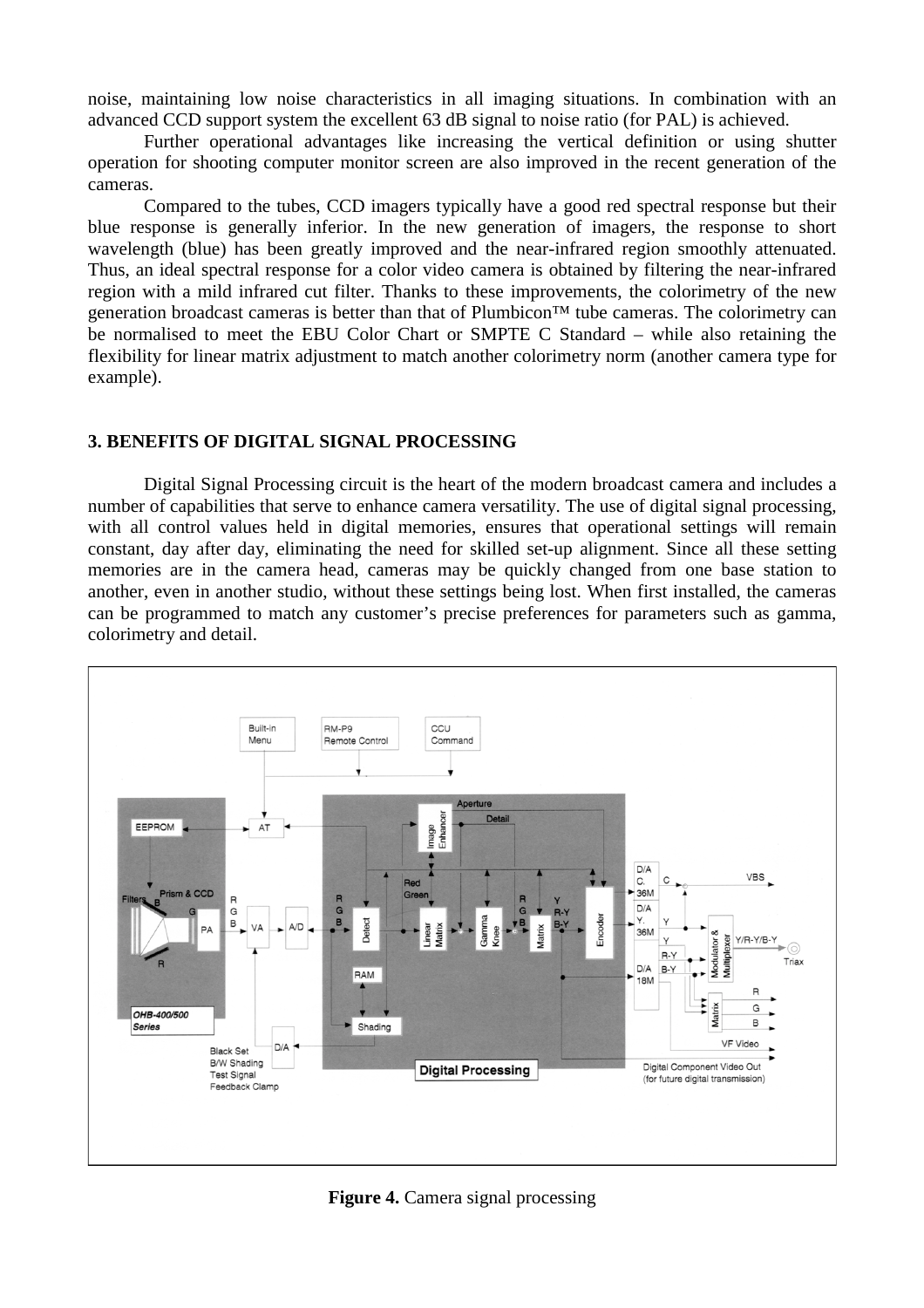# **3.1 Analog signal processing domain**

As described in previous text, CCD sensors are very important part of digital signal processing in cameras, because good S/N ratio and other improved benefits of modern CCD sensors are determining the quality of the camera in general. The Red, Green and Blue CCD sensors are fixed to the prism block using Spatial Offset Technology to provide high resolution. The image captured on the photosensors of each CCD is read out at a clock frequency of 18 MHz. The signal is still in analog domain and it is also during gain boost process that is performed by a Video Amplifier circuit. Most of the broadcast cameras till today were using 10-bit A/D conversion, which was at the practical limit of technology. But nowadays, more and more camera manufacturers are implementing 12-bit A/D conversion. However, cameras in general have some critical characteristics that make it very difficult to implement digital processing. Before digital processing, some processing in analog domain should be done in order to archive best possible signal characteristics.

Camera characteristics such as 600% dynamic range, non-linear gamma processing and white balance adjustment would require an A/D conversion resolution of approximately 13.5 bits to achieve camera performance which is superior to conventional cameras. In order to achieve their target performance with 10 to 14-bit resolution, digital camera manufacturers are using few techniques in analog domain before A/D conversion is done: gain boost, white balance and preknee.

Gain boost process is performed in the analog domain by a Video Amplifier circuit. After that white balance and pre-knee are processed with an AD board. The most important is pre-knee processing. In most analog broadcast camera, video matrixing and detail correction are performed in a linear environment (before the gamma/knee process) to obtain the best possible color reproduction and effective detail correction. But in digital cameras manufacturers adopted one or two point pre-knee processing which compresses the 600% dynamic range from the CCD imager to about 200-350%, depending on camera model. After that, video signals are converted to a 10 (or 12) bit digital signal at an 18MHz sampling rate, the same sampling frequency as that of the CCD imager.



**Figure 5.** 2-point and 3-point Pre-knee in SONY cameras, with 10 and 12 bit quantisation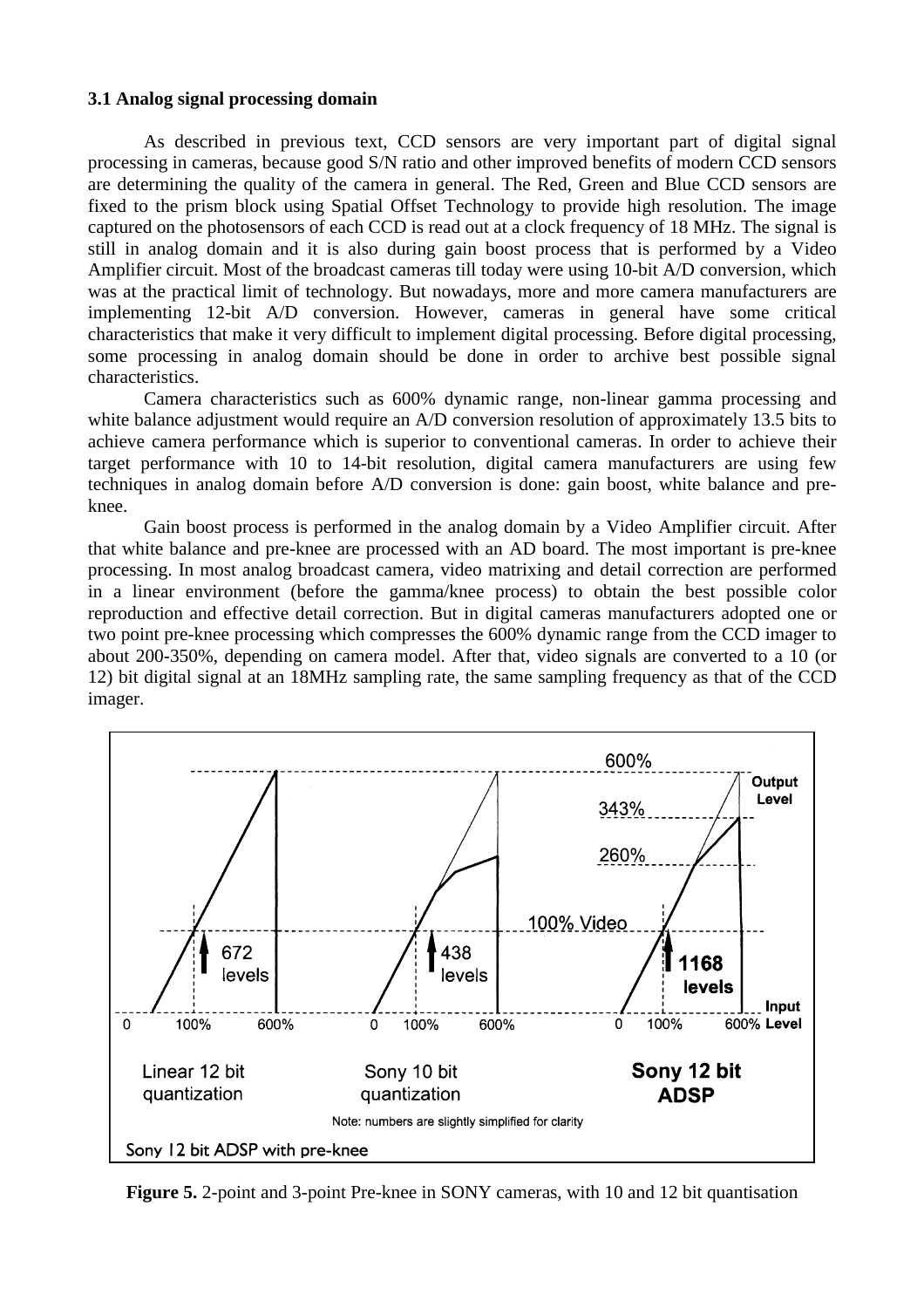# **3.2 Digital Signal Processing domain**

Over 80% of camera signal processing is executed in the digital domain. In certain parts of digital processing, such as in the image enhencer, gamma correction and encoder circuitry, resolutions of greater than nominal (10 or 12 bits) and a sampling frequency of 36MHz are used.

VLSI chips are used for digital signal processing. In first part, Detect (DET) circuits measure the peak level, average level and provide other information about the video signal and these measurement are sent to Auto (AT) circuits as feedback signal for functions such as auto black/white balance, auto iris and Dynamic Contras Control (DCC, Auto Knee). In order to maintain a wide range, flare correction is located in Video Amplifier (VA) circuit.

The shading circuit divides the picture into many zones and generates white/black shading compensation signals for each zone. The black set signals are also generated here and added to the black shading compensation signals. The resultant signals are converted to analog form and sent back to the VA to provide compensation. The white shading compensation data is stored in EEPROM inside the CCD block, being useful in case of CCD block interchange. Furthermore, a digital feedback clamp signal is generated and sent to the VA. This feedback clamp plays an important role in maintaining a stable black level. Black level is now controlled by digital feedback so that extremely precise black is generated.

A detail correction signal is derived from both the Red and Green signals. This process is carried out at the extremely high frequency of 36MHz for accurate correction. The detail correction signal is added to the R/G/B signals both before and after gamma correction. The aperture correction signal, which is also derived from the Red and Green signal, is separately added to the R/G/B signal to improve its resolution. Linear matrix correction is prior to gamma correction so that the accurate colorimetry can be reproduced. Gamma correction is also fully digital. The high quality gamma correction ensures excellent gamma balance between the R/G/B channels.

#### **4. CAMERA DSP FEATURES**

#### **4.1. Multi Matrix**

Commercials and drama work sometimes requires very precise color adjustments to satisfy the client and on many cameras it is possible to switch to the various preset colour matrices to provide different colorimetry. Multi Matrix is a function that electrically adjusts the basic RGB color "taking characteristics" of the camera to archive optimum colorimetry. It makes easy to match the color of camera under multi-camera operations, or to reproduce the characteristics of another type of camera. It can also be used to manipulate color for a particular special effect. A conventional linear matrix function provides only six adjustable parameters, with considerable interaction between their effect on a specific color. Multi Matrix function divides the spectrum into 16 segments, each of 22.5 degrees, for each of which there is an independent hue and saturation parameter. Multi Matrix allows the selection of each of these segments, with separate adjustment of hue and saturation parameters.

#### **4.2. Adaptive highlight control/auto knee**

For a many years, camera designers have tried to improve the rendition of strong image contrast by using knee techniques to compress highlight information into the standard "1 Volt" video signal. Conventional cameras only have single knee point/slope characteristics. In contrast, broadcast DSP cameras have multiple knee point/slope characteristics. The principle is that camera intelligently monitors the brightness of all areas of the picture and adopts the knee point/slope for optimum reproduction. A typical example is an interior scene which includes a sunlit exterior seen through a window. This function applies only to video levels in excess of the knee point, the middle and low luminance parts remaining unchanged.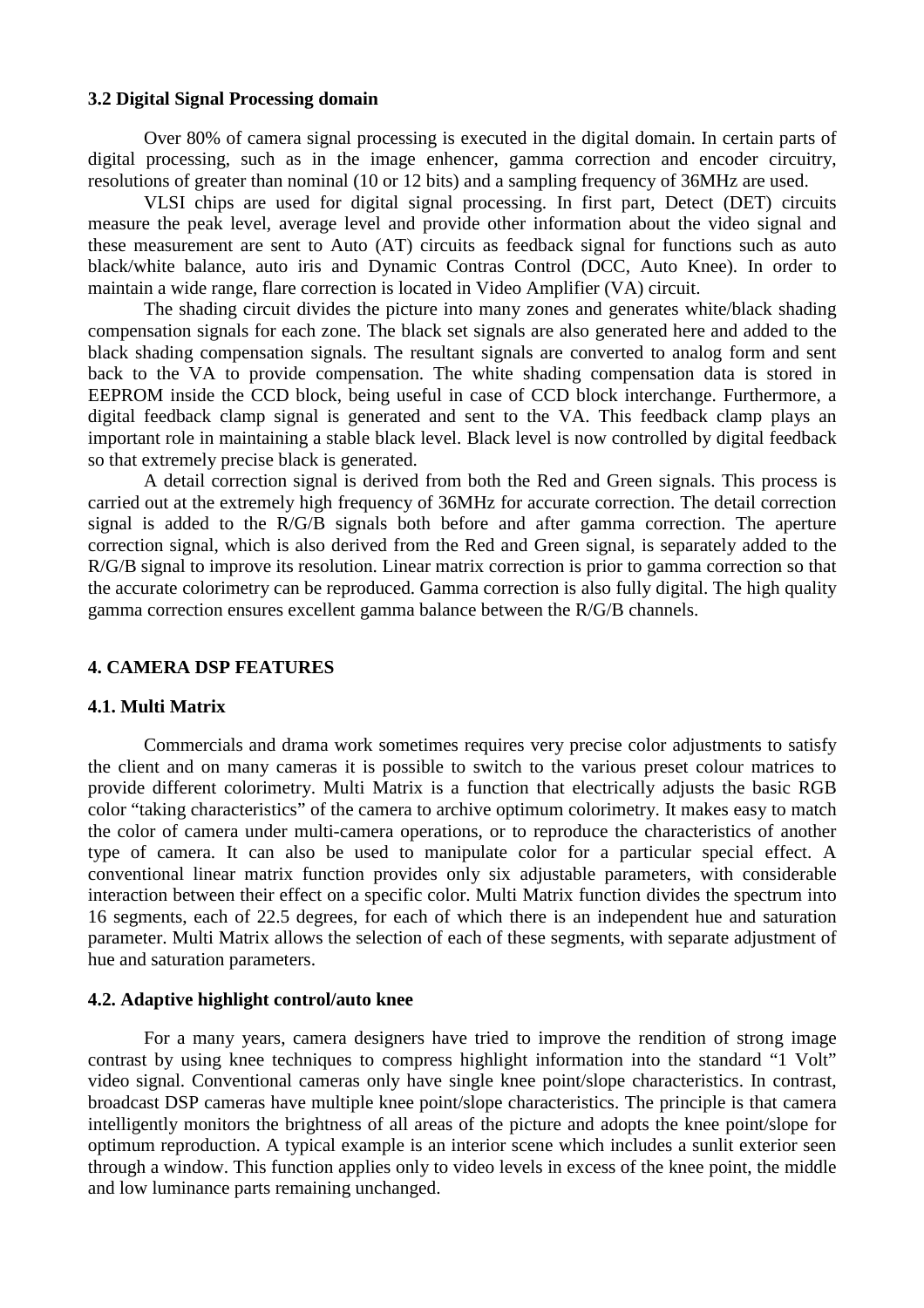

**Figure 6.** Knee curve image



**Figure 7.** Auto Knee curve image

#### **4.3. Gamma**

Television cameras must incorporate appropriate non-linear electronic pre-correction (gamma) to ensure maximum picture contrast portrayal on cathode ray tube displays that have an inherent non-linear electro-optical transfer characteristic. Gamma correction has a powerful influence on color reproduction. The gamma correction curve is a very complex non-linear curve. Therefore, precise gamma correction requires extreme accuracy. Gamma correction curve is achieved by piece-wise linear approximation created from segments. In new generation cameras there are 48 segments. While a typical value of gamma in TV cameras is 0.45, cameras with digital signal processing have few presets and ability of variable control between these values, typically between 0.4 and 0.5. Independent variable gamma controls for Red, Green and Blue permit fine differential adjustment. These gamma controls smoothly control the entire gamma curve.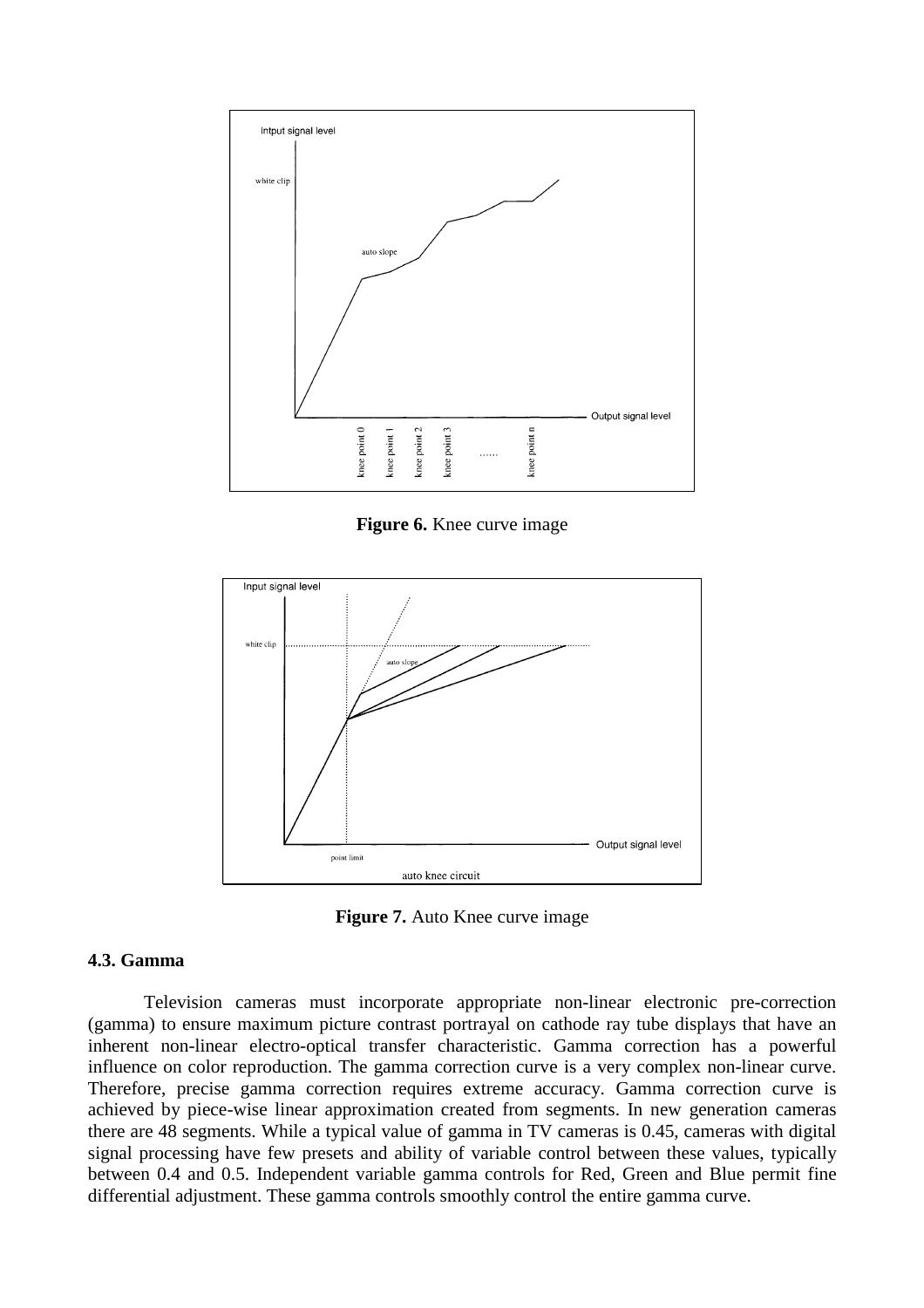

**Figure 8.** Gamma control

A black gamma control is provided for flexible color reproduction especially in the dark parts of the picture. In a scene that contains deep shadowed areas, this innovative control allows an improved extraction of picture information within those regions. The control allows the slope of the linear part of the Red, Green and Blue transfer characteristics to be simultaneously adjusted over a range of 3.0 to 5.0 without affecting the gamma curve above the cross point.



**Figure 9.** Black Gamma control

# **4.4. Accurate auto black/white shading compensation**

In general, black shading is caused by the thermal characteristics of electronic circuitry, while white shading is due to the uneven sensitivity of the optical devices such as the lens, prism and CCD imager.

Compared with tube type cameras, these shading effects are much smaller. One of the benefits of broadcast cameras with digital signal processing is that they achieve complete compensation automatically, accurately and quickly. Shading compensation system is able to provide whatever complex shading corrections are required.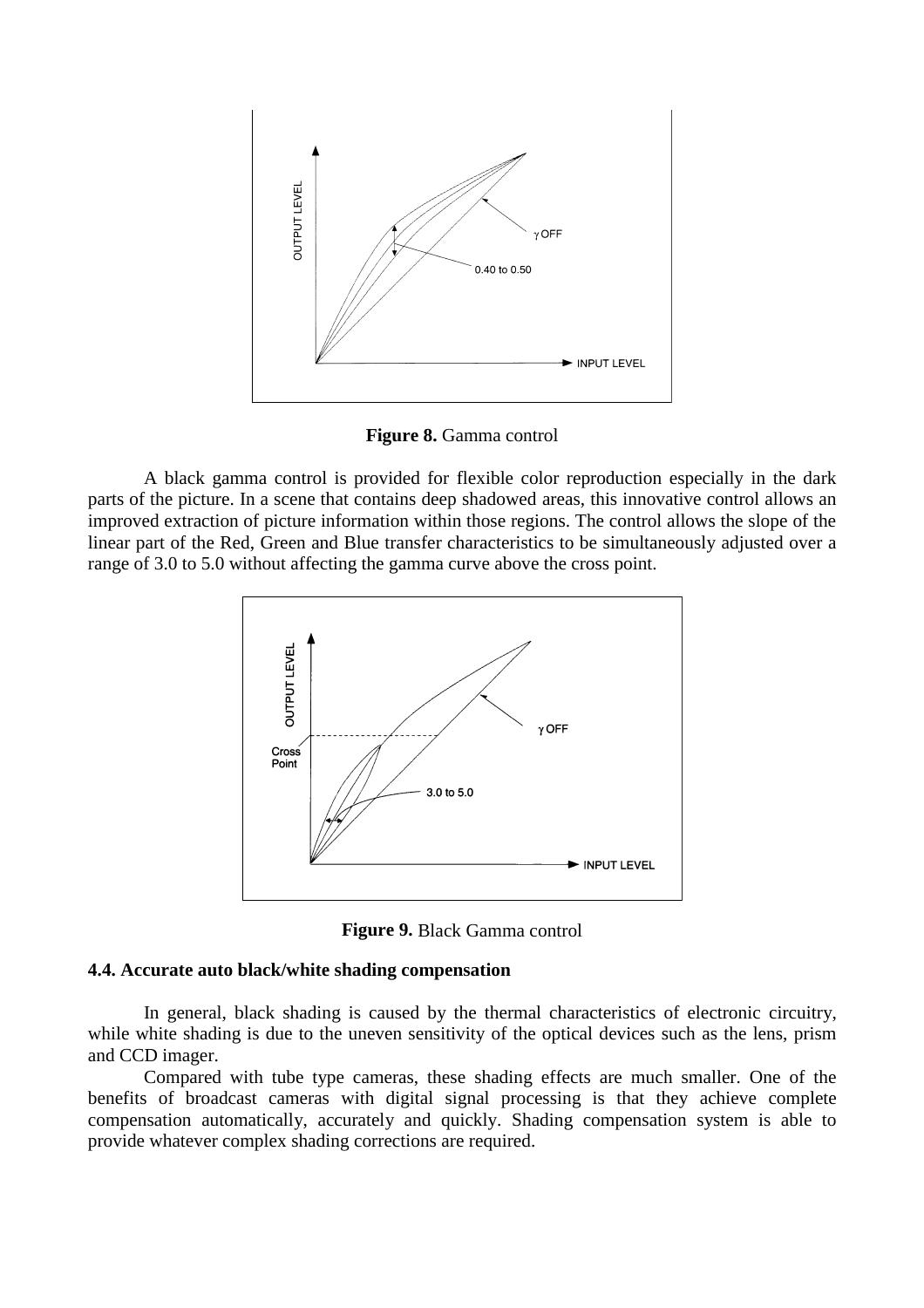

**Figure 10.** Shading compensation

#### **4.5. Skin tone detail control**

Skin Tone Detail Control allows variable image enhancement to be applied to the overall scene while separately controlling the specific degree of enhancement on any facial control within the scene. The skin detail function allows separation of facial skin color from all other colors in a given scene, and its detail level can be enhanced or suppressed, without affecting other areas of the picture. The color range can be adjusted for:

Phase – Sets the color phase for which Skin Tone Detail Control is activated.

Width – Sets the color width for which Skin Tone Detail Control is activated.

Saturation – Sets the saturation for which Skin Tone Detail Control is activated.

#### *4.6. Skin tone auto iris*

A problem with conventional auto iris is that movements of bright objects in a scene adversely affects facial exposure. Skin Tone Auto Iris is a function that controls the auto iris system to ensure a constant video level for a defined human skin area within the scene.

# *4.7. Detail correction*

Detail correction is one of the greatest influences on overall picture sharpness and digital camera processing allows the introduction of new techniques in the control of this important function. For horizontal details, it is possible for width of the detail edge to be adjusted without changing the peak level. When peak frequency is moved, the width of the detail correction signal, in other words the effect of the detail correction signal on picture transitions, is changed accordingly. This feature allows more precise and creative picture control for subjects in different shooting conditions, and for different lens settings.

With a high contrast subject, extreme dark-to-light or light-to-dark transitions can create excessive detail correction. This results in "black halo" and "stepping diagonal" effects. The black halo effect is seen as thick black edges surrounding an extremely bright object, while stepping diagonal edge is seen as jagged slanting edge. These unpleasant side effects can be reduced by clipping the excessive detail signal to appropriate level in both H and V directions. Digital signal processing within camera accurately clips the detail signal, resulting in a very effective reduction of the black halo effect.